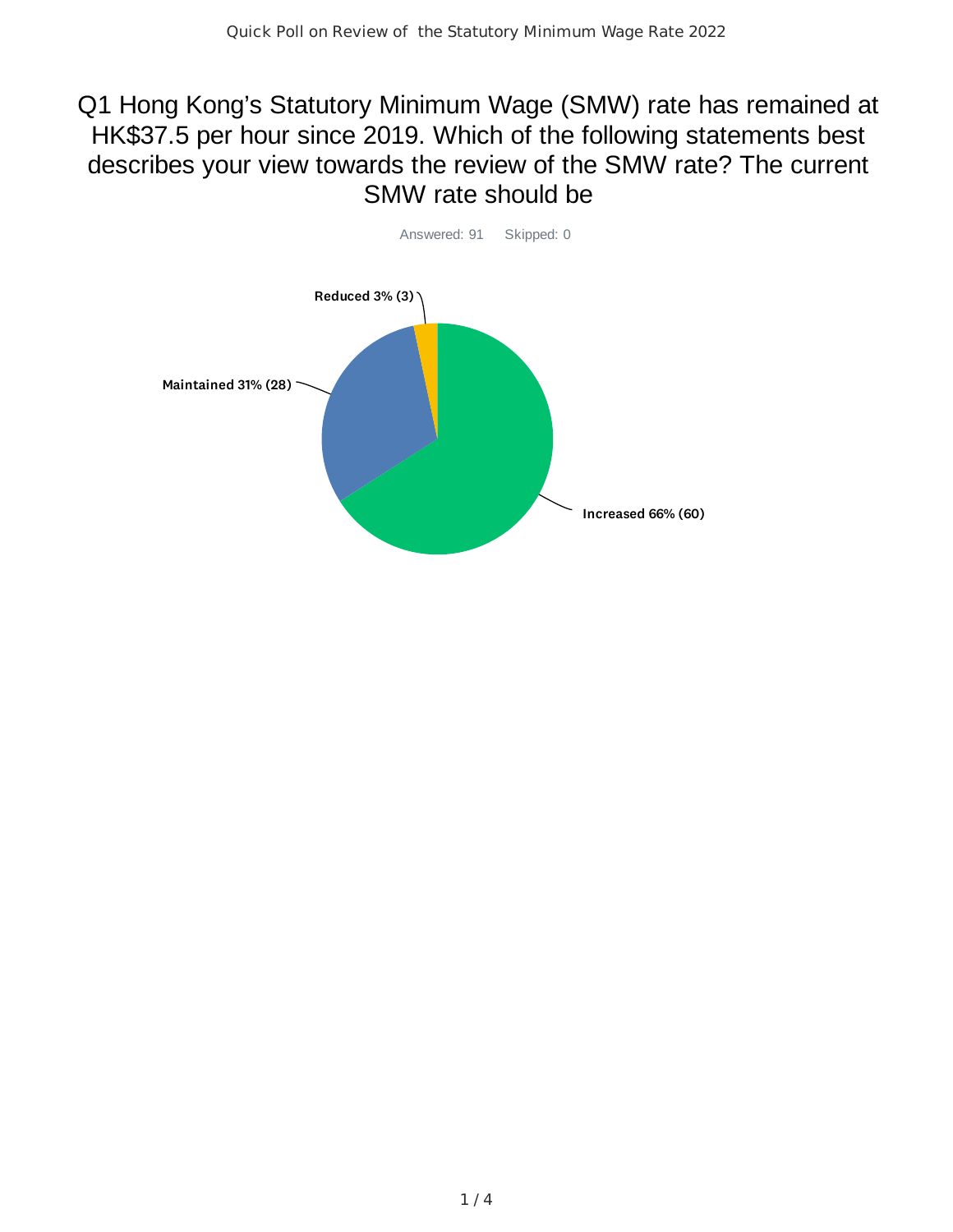

## Q2 The SMW rate should be increased to

| <b>ANSWER CHOICES</b>           | <b>RESPONSES</b>  |
|---------------------------------|-------------------|
| HK\$37.6 - 39.9                 | 19%<br>11         |
| HK\$40 - 40.9                   | 27<br>46%         |
| HK\$41 - 41.9                   | 3%<br>2           |
| HK\$42 or above                 | 19<br>32%         |
| Others, please specify in HK\$. | $0\%$<br>$\Omega$ |
| <b>TOTAL</b>                    | 59                |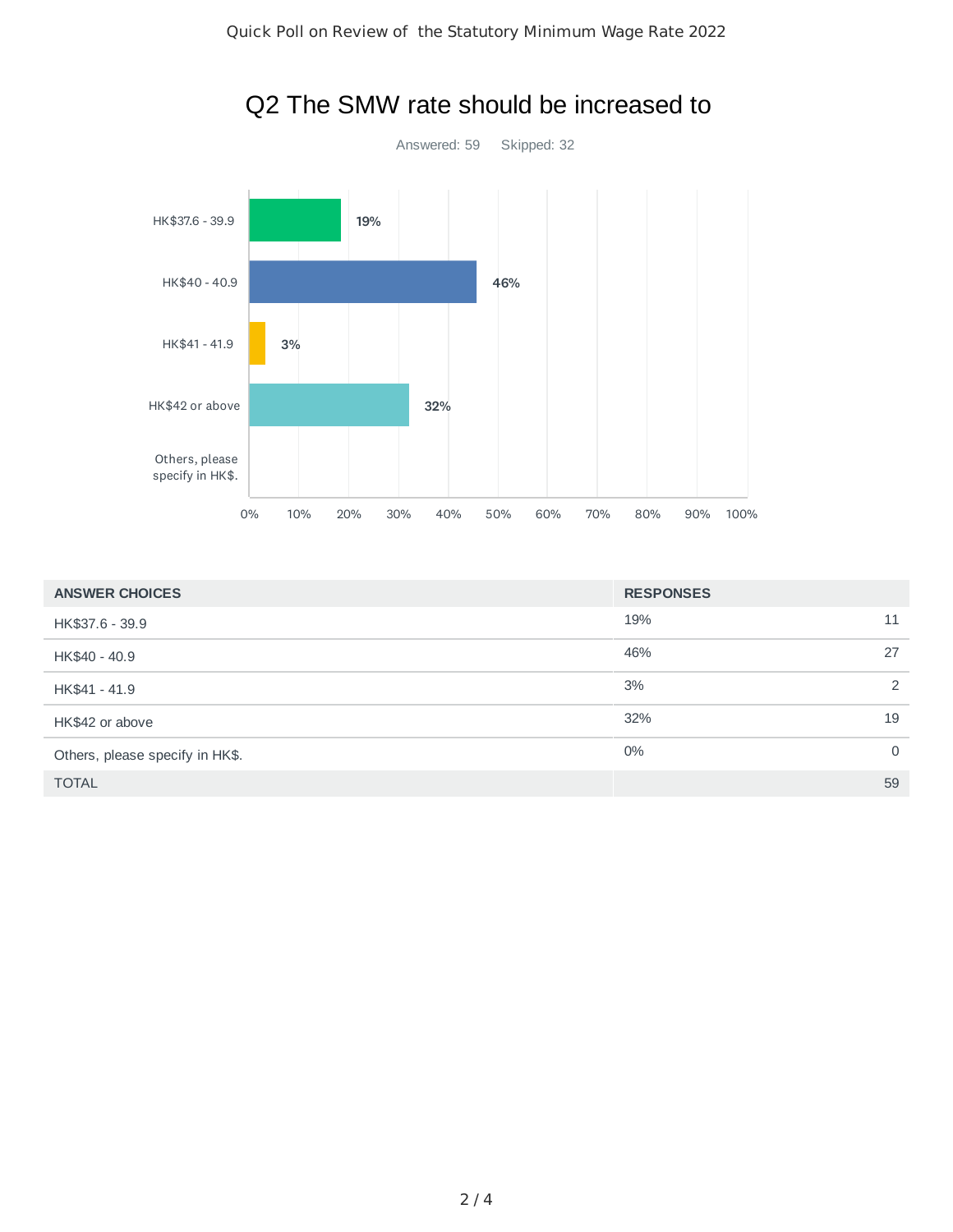## Q3 What are the reasons for increasing the SMW rate? Increasing the SMW rate will (please select all that apply)



| <b>ANSWER CHOICES</b>                      | <b>RESPONSES</b> |    |
|--------------------------------------------|------------------|----|
| Alleviate poverty and close the income gap | 73%              | 43 |
| Improve worker welfare                     | 64%              | 38 |
| Facilitate social inclusion                | 41%              | 24 |
| Address workplace inequality               | 32%              | 19 |
| Enhance talent retention                   | 25%              | 15 |
| Heighten staff productivity                | 22%              | 13 |
| <b>Total Respondents: 59</b>               |                  |    |